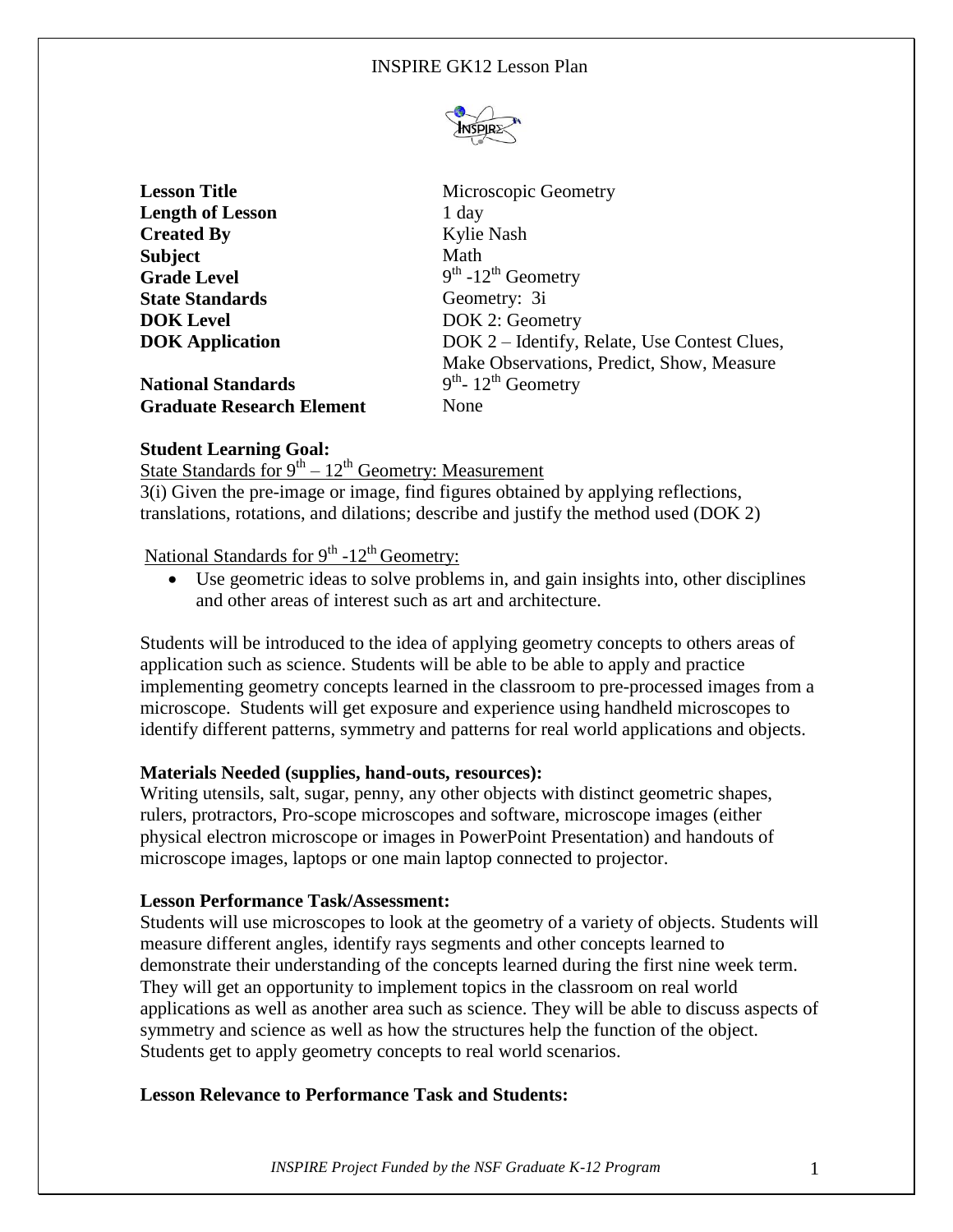

Students will measure angles, lines and identify shapes of different objects. Students learn the major concepts of recognizing patterns and inductive reasoning, segments, rays, parallel lines and planes, and measuring angles. Students will be able to take an image and apply these concepts together in a single activity. They should be able to identify congruency properties and make predictions on how the shape or structure is dependent on these properties of geometry.

# **Anticipatory Set/Capture Interest:**

Students will be told that CSI investigators use microscopes and geometry to help police solve crimes and identify suspects. A good lead in to this lesson is to show the students an image of an ant and ask them to identify the insect based on the parts that they can see from the image. Students will be given an overview of the magnifying properties of a microscope and how a microscope allows the basic or underlying geometry of objects to be seen easier by the human eye.

#### **Guided Practice:**

Instructor will discuss information on the magnification and power of the SEM microscope and as well as the ProScopes handheld microscopes that they will be using for the activity. Teacher will provide handouts of microscope images and ask students to calculate different measures learned in the classroom. The instructor will show students either using actual microscope or images and discuss the amount of magnification used to see the amount of intricate detail shown for the object in terms of micrometers and other small measuring units.

The discussion may be led by asking students why this level of detail can't be seen by the human eye, which will lead into the units of measurement and microscope levels of magnification. The instructor will also lead the discussion using the questions listed below:

- 1. How big is a micrometer?
- 2. What is smaller than a micrometer?
- 3. What patterns or shapes do you see on the objects?
- 4. Are the patterns uniform or random? Why?

Students will then get an opportunity to look at the geometry of different objects brought under the ProScope microscopes. Instructor will set up two-to-three ProScopes on laptops with software already downloaded so students will be able to divide into two or three large groups and explore the ProScopes using items already in the classroom (e.g. clothes, hair types, skin types, purse, jewelry, shoes, plants, under finger nails, scars, etc.) anything that the students want to see. Examining the back of a penny, students can see President Lincoln sitting in his chair.

The instructor will mix salt and sugar particles together and give to students to look at under the ProScopes and they should be able to identity which particles are which and be able to discuss how they arrived at their conclusion. Discussion questions are below: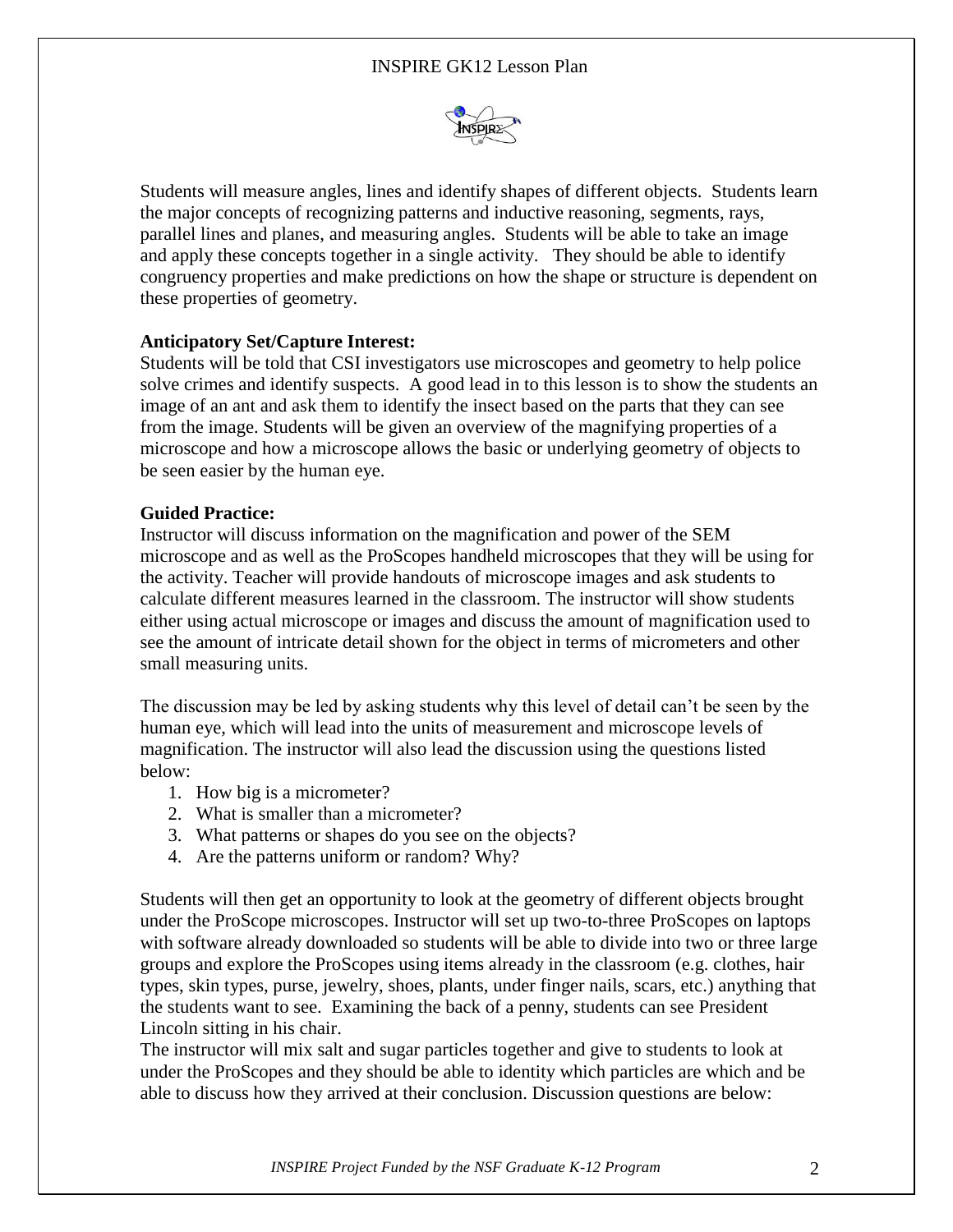

- 1. Can you distinguish the salt from the sugar? How?
- 2. What are physical properties of salt? Describe in terms of geometry.
- 3. What are the physical properties of sugar? Describe in terms of geometry.

After the students have finished exploring they will be given the handouts to measure angles, and find patterns on the worksheet.

# **Independent Practice:**

Students will get an opportunity to see one specimen under the SEM microscope and ProScopes, such as salt and sugar, insects or whatever time permits. Students will explore in groups different objects seen by the ProScope for about 15 -20 minutes depending on time. Then students will complete a handout calculating and identifying line segments, angles, complementary, supplementary, segments, rays, etc.

# **Remediation and/or Enrichment:**

# Remediation:

Individual IEP, shorten activity by eliminating handouts for calculating geometric properties and just let students explore different objects with the ProScopes.

# Enrichment/Extension:

Students could get an opportunity to place objects under the SEM microscope and adjust the settings themselves and analyze the different geometric patterns in different objects.

# **Check(s) for Understanding:**

Day One:

- 1. Name any noticeable geometric patterns.
- 2. Are there any repeating patterns, if so how does this affect the makeup of the object
- 3. How does the pattern or geometric affect the function of the object. Does it enhance or decrease the functionality?

4. What parts of the presentation and activity did you feel was the most important to complete the worksheet and why?

5. What parts of the presentation and activity did you feel was the least important to complete the worksheet and why?

# **Closure:**

Discuss with students what types of objects/specimens were best viewed under the microscope and why. Answer any questions from students about the microscopes and how